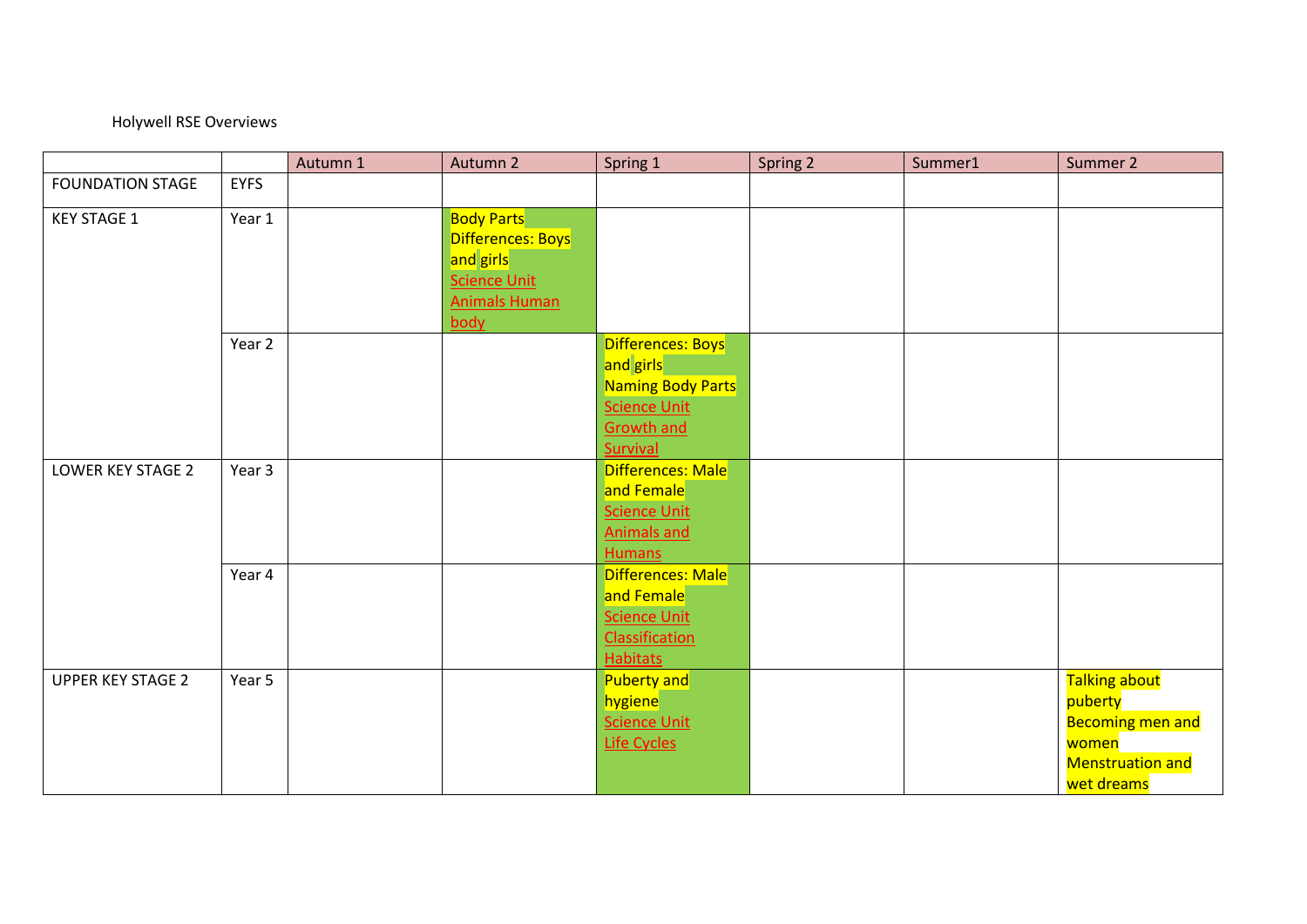|        |  |                          |  | <b>Menstruation</b>      |
|--------|--|--------------------------|--|--------------------------|
|        |  |                          |  | education                |
| Year 6 |  | Conception and           |  | <b>Puberty and</b>       |
|        |  | pregnancy                |  | reproduction             |
|        |  | Science Unit             |  | <b>Relationships and</b> |
|        |  | <b>Humans and Health</b> |  | eproduction              |
|        |  |                          |  | Being a parent           |
|        |  |                          |  | <b>HIV Transmission</b>  |
|        |  |                          |  | <b>FMG</b>               |

To also be covered in the relevant science units as parents cannot withdraw their children from the coverage of these units.

Sex Education coverage.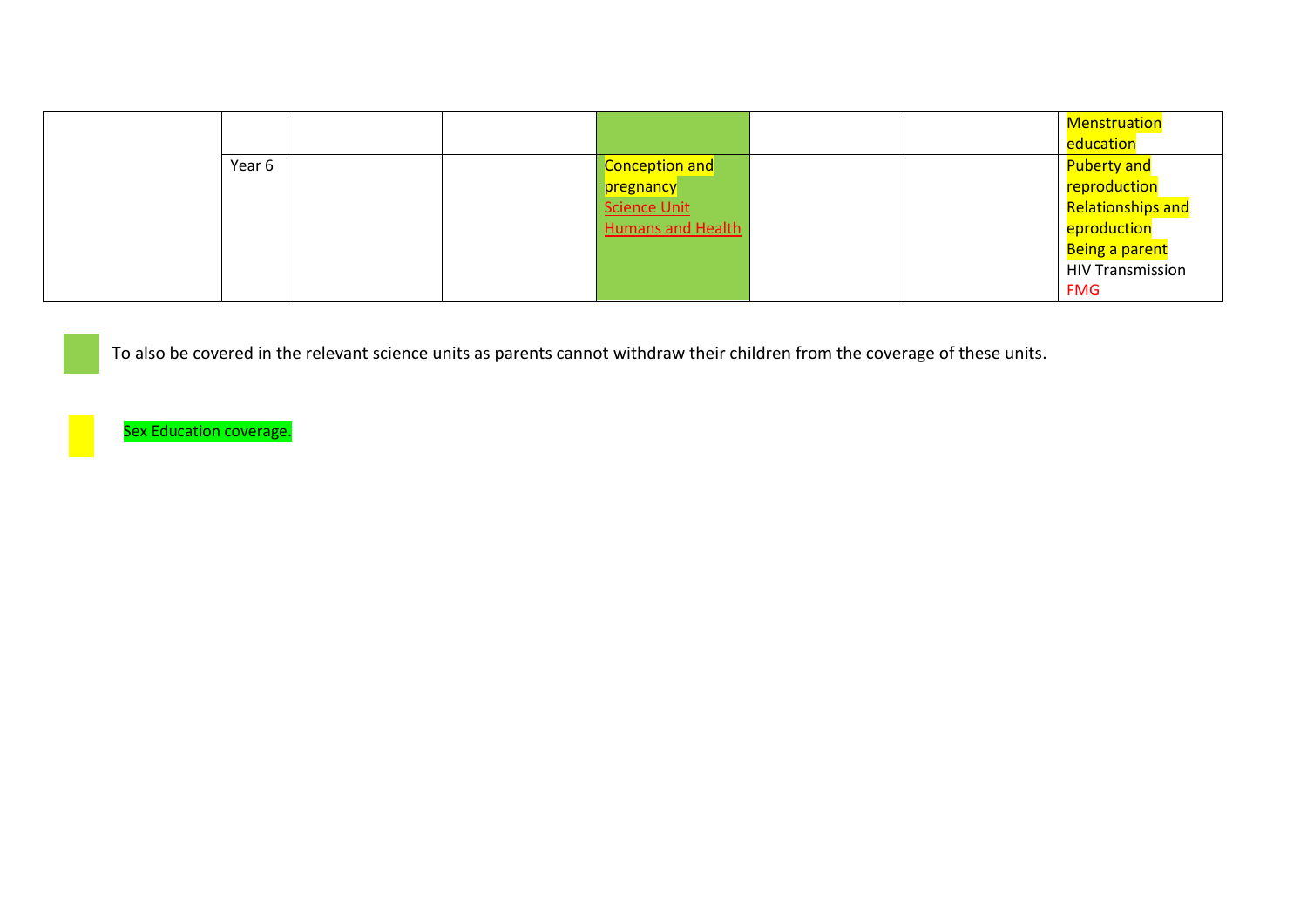|                                                                     | <b>Learning Intention</b>                                                                                                                                                                                                                                                                                                        | <b>End of Key Stage Statements</b>                                                                                                                                         | <b>Suggested Resources</b>                                                                          |
|---------------------------------------------------------------------|----------------------------------------------------------------------------------------------------------------------------------------------------------------------------------------------------------------------------------------------------------------------------------------------------------------------------------|----------------------------------------------------------------------------------------------------------------------------------------------------------------------------|-----------------------------------------------------------------------------------------------------|
| Year 1<br><b>Body Parts</b>                                         | To recognise their bodies' capabilities and uniqueness.<br><b>Learning Outcomes</b><br>To identify similarities and differences between themselves and the<br>opposite gender.<br>To recognise and name, using the proper terminology, parts of the body<br>and what those parts do.                                             | 3e, the names of the main parts of the body                                                                                                                                | Year 1, Sex and<br><b>Relationship Education</b><br>SEAL Scheme of Work                             |
| Year <sub>2</sub><br>Differences:<br><b>Boys &amp; Girls</b>        | To understand and respect differences and similarities between boys and<br>girls<br><b>Learning Outcomes</b><br>Describe the ways boys and girls can be the same and different<br>Understand that some people have fixed ideas about what boys and girls<br>can do<br>Describe the difference between male and female babies     | 1b share their opinions on things that matter to them and explain<br>their views<br>4c, to identify and respect the differences and similarities between<br>people         | Year 2<br>Teaching SRE with<br>Confidence, The<br>Christopher Winter Project<br>SEAL Scheme of Work |
| Year <sub>2</sub><br><b>Difference</b><br><b>Male and</b><br>Female | To explore some of the differences between males and females and to<br>understand how this is part of the life cycle<br><b>Learning Outcomes</b><br>Describe some differences between male and female animals<br>Describe some differences between boys and girls<br>Understand that making a new life needs a male and a female | 3e, the names of the main parts of the body<br>4c, to identify and respect the differences and similarities between<br>people                                              |                                                                                                     |
| Year <sub>2</sub><br><b>Naming body</b><br>parts                    | To focus on sexual difference and to name body parts<br><b>Learning Outcomes</b><br>Describe the differences between males and females<br>Name the male and female body parts including external genitalia e.g.<br>vulva, vagina, penis, testicles.                                                                              | Science 2a, to recognise and compare the main external parts of<br>the bodies of humans and of other animals                                                               |                                                                                                     |
| Year 3<br><b>Differences:</b><br><b>Males and</b><br><b>Females</b> | To recognise the difference between males and females including body<br>parts<br><b>Learning Outcomes</b><br>Identify the differences between males and females<br>Name male and female body parts using correct terminology                                                                                                     | 3c, about how the body changes as they approach puberty<br>Science 2a, to recognise and compare the main<br>external parts of the bodies of humans<br>and of other animals | Year 3 Topic 1, Sex and<br>Relationship Education<br>Scheme of Work<br><b>SEAL Scheme of Work</b>   |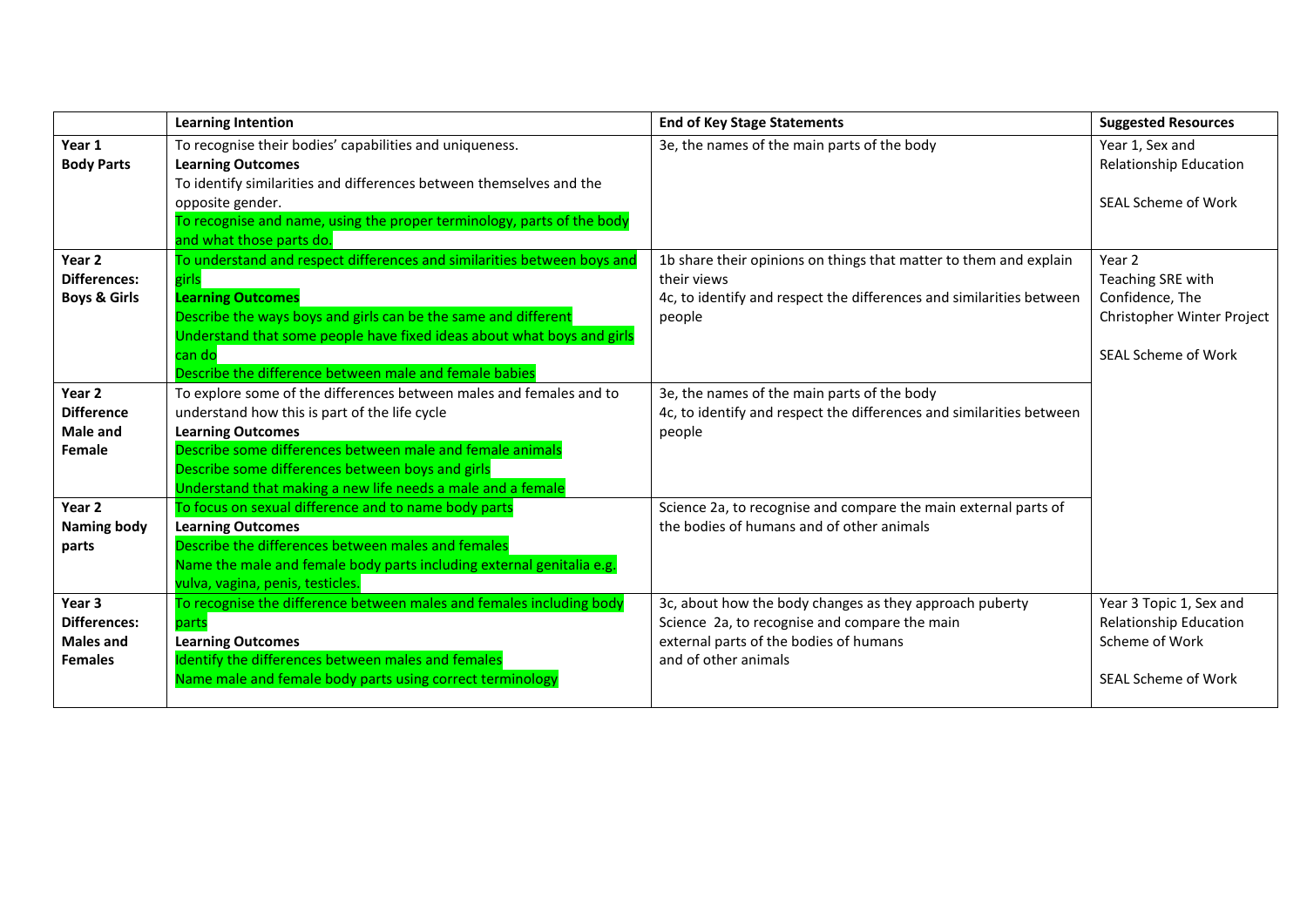| Year 4<br><b>Differences:</b><br><b>Males and</b><br><b>Females</b> | To recognise the difference between males and females including body<br>parts<br><b>Learning Outcomes</b><br>Identify the differences between males and females<br>Name male and female body parts using correct terminology                                                                                              | 3c, about how the body changes as they approach puberty<br>Science 2a, to recognise and compare the main<br>external parts of the bodies of humans<br>and of other animals                                                                                                                                                                                                                                                                                    | Year 4 Teaching SRE The<br>Christopher Winter Project<br><b>SEAL Scheme of Work</b>    |
|---------------------------------------------------------------------|---------------------------------------------------------------------------------------------------------------------------------------------------------------------------------------------------------------------------------------------------------------------------------------------------------------------------|---------------------------------------------------------------------------------------------------------------------------------------------------------------------------------------------------------------------------------------------------------------------------------------------------------------------------------------------------------------------------------------------------------------------------------------------------------------|----------------------------------------------------------------------------------------|
| Year 5<br><b>Talking About</b><br>Puberty                           | To explore the emotional and physical changes that occur during puberty<br><b>Learning Outcomes</b><br>Explain the main physical and emotional changes that happen during<br>puberty<br>Ask questions about puberty with confidence                                                                                       | 1d, to recognise as they approach puberty, how people's emotions<br>change at that time and how to deal with their feelings towards<br>themselves, their families and others in a positive way<br>3c, learn about how the body changes as children approach<br>puberty<br>Science 1a, that the life processes common to humans and other<br>animals include nutrition, movement, growth and reproduction<br>2f, about the main stages of the human life cycle | <b>Teaching SRE</b><br>The Christopher Winter<br>Project<br><b>SEAL Scheme of Work</b> |
| Year 5<br><b>Puberty and</b><br><b>Hygiene</b>                      | To explore the impact of puberty on the body and the importance of<br>physical hygiene<br>To explore ways to get support during puberty<br><b>Learning Outcomes</b><br>Explain how to stay clean during puberty<br>Describe how emotions change during puberty<br>Demonstrate how to seek help and support during puberty | 3c, learn about how the body changes as children approach<br>puberty<br>Science 2f, about the main stages of the human life cycle                                                                                                                                                                                                                                                                                                                             |                                                                                        |
| Year 5<br><b>Menstruation</b><br>and wet<br>dreams                  | To understand that menstruation and wet dreams are a normal part of<br>growing up<br><b>Learning Outcomes</b><br>Explain and ask questions about menstruation and wet dreams<br>Describe how to manage period and wet dreams                                                                                              | 3c, learn about how the body changes as children approach<br>puberty<br>Science 2f, about the main stages of the human life cycle                                                                                                                                                                                                                                                                                                                             |                                                                                        |
| Year 5<br><b>Menstruation</b><br>education for<br>girls             | To explore in menstruation issues in detail with girl only groups<br><b>Learning Outcomes</b><br>Understand why girls and women have periods<br>Know and discuss how to manage periods                                                                                                                                    | 3c, learn about how the body changes<br>as children approach puberty<br>Science 2f, about the main stages of the human life cycle                                                                                                                                                                                                                                                                                                                             |                                                                                        |